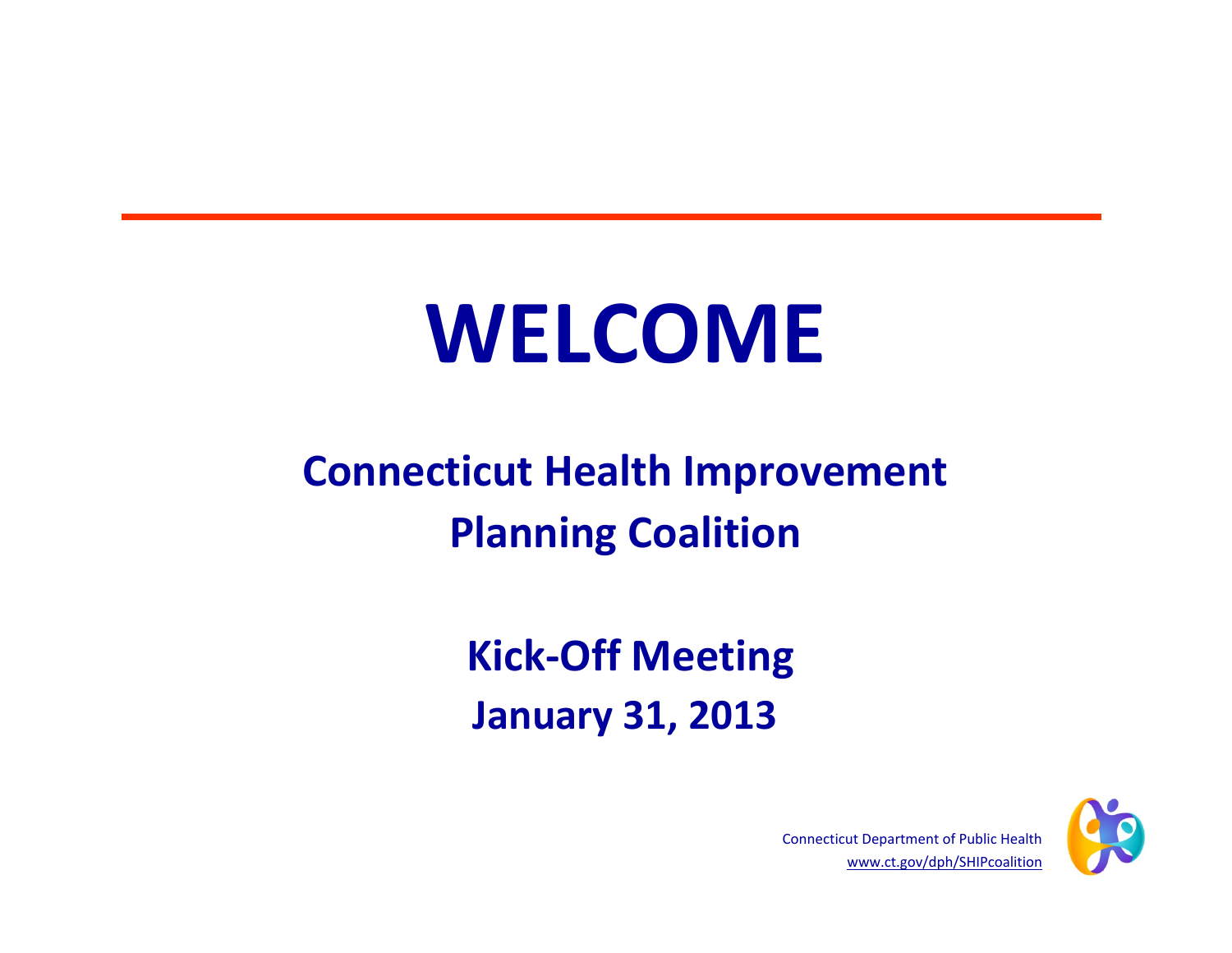### Process Vision

The Connecticut Department of Public Health, local health districts and departments, key health system partners, and other stakeholders integrate and focus their efforts to achieve measurable improvements in health outcomes.

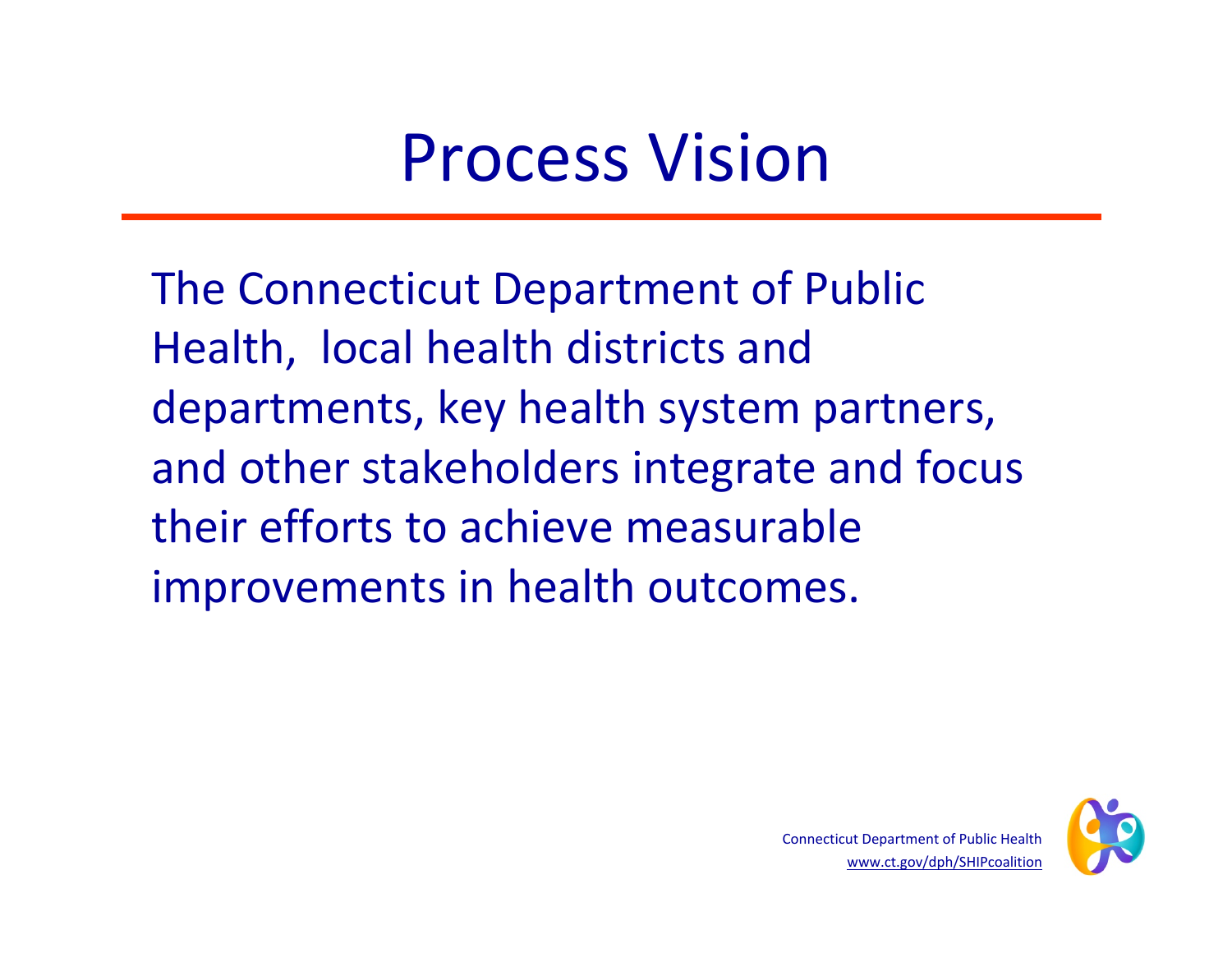## Values and Operating Principles

- **Integrated approach** (With state and local health departments and key health system partners)
- **Collaboration** (Among state and local health departments and DPH programs)
- **Balance between depth/focus and breadth of** scope (To increase impact)
- **Present data to stakeholders in a meaningful way** (Understandable, actionable, can drive next action)
- **Health equity**
- ■ Evidence-based practices and strategies

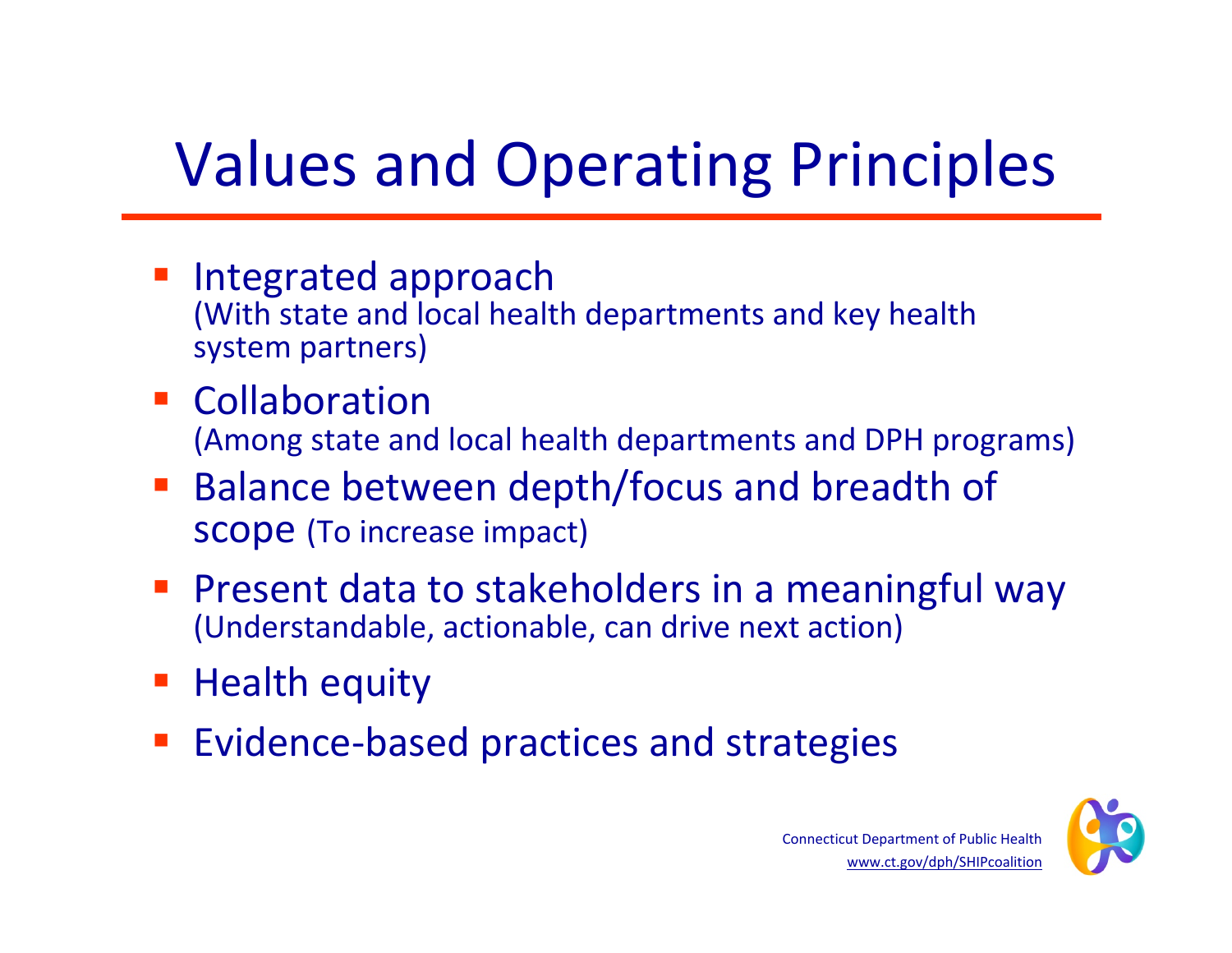### Key Criteria

- **Align with national frameworks and standards** (Healthy People 2020, National Prevention Strategy)
- **Service Service**  Recognize and enhance existing initiatives (Categorical plans and programs)
- Engage the perspectives of multi‐sector stakeholders to address the broadest definition of public health

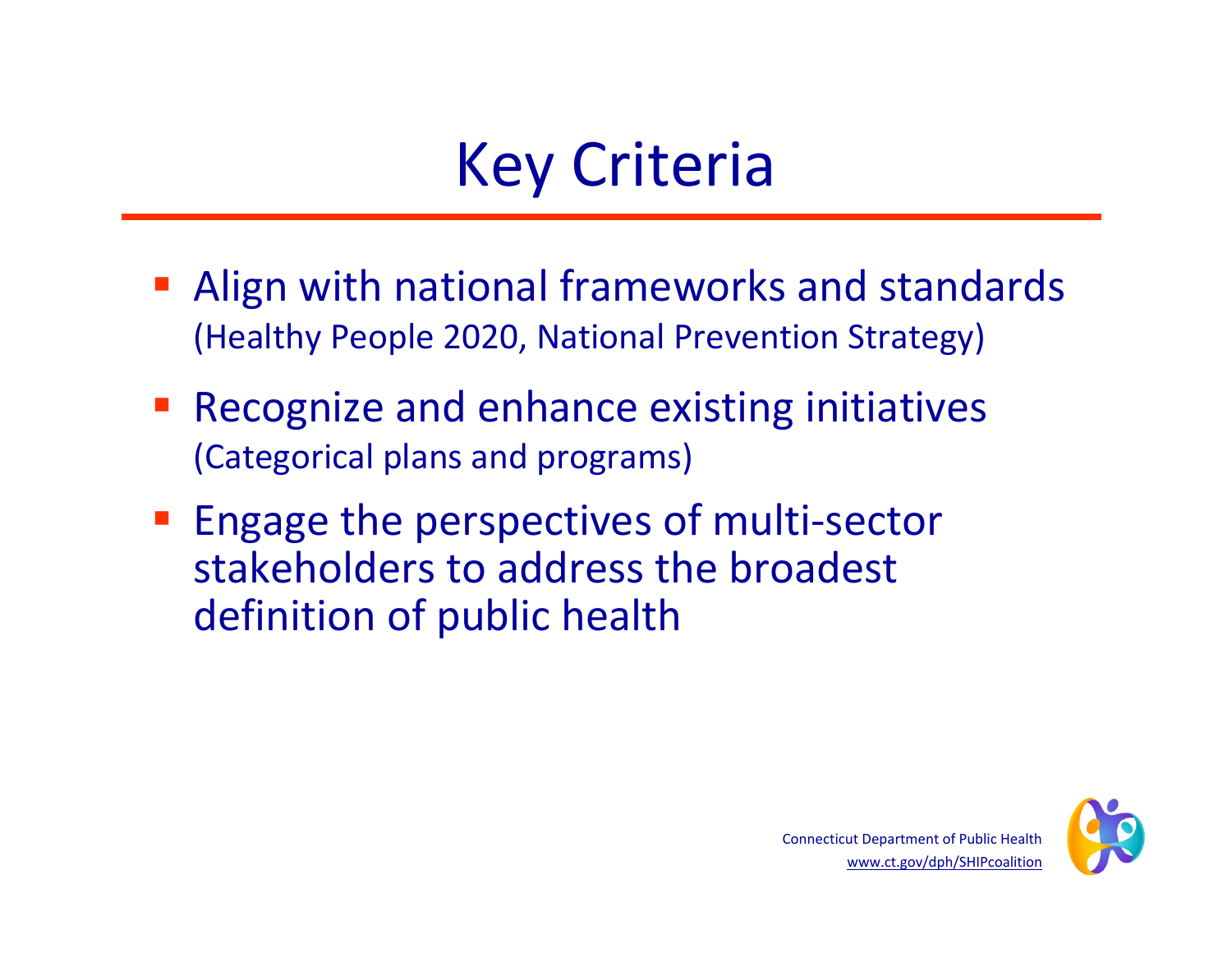#### Benefits to the State

- **State as leader and champion with clear** agenda for change
- **Alignment and integration of local** programs and strategies to maximize resources and impact
- **Firamework to promote collaboration,** partnership, and data sharing statewide (Measurement, evaluation, & tracking)